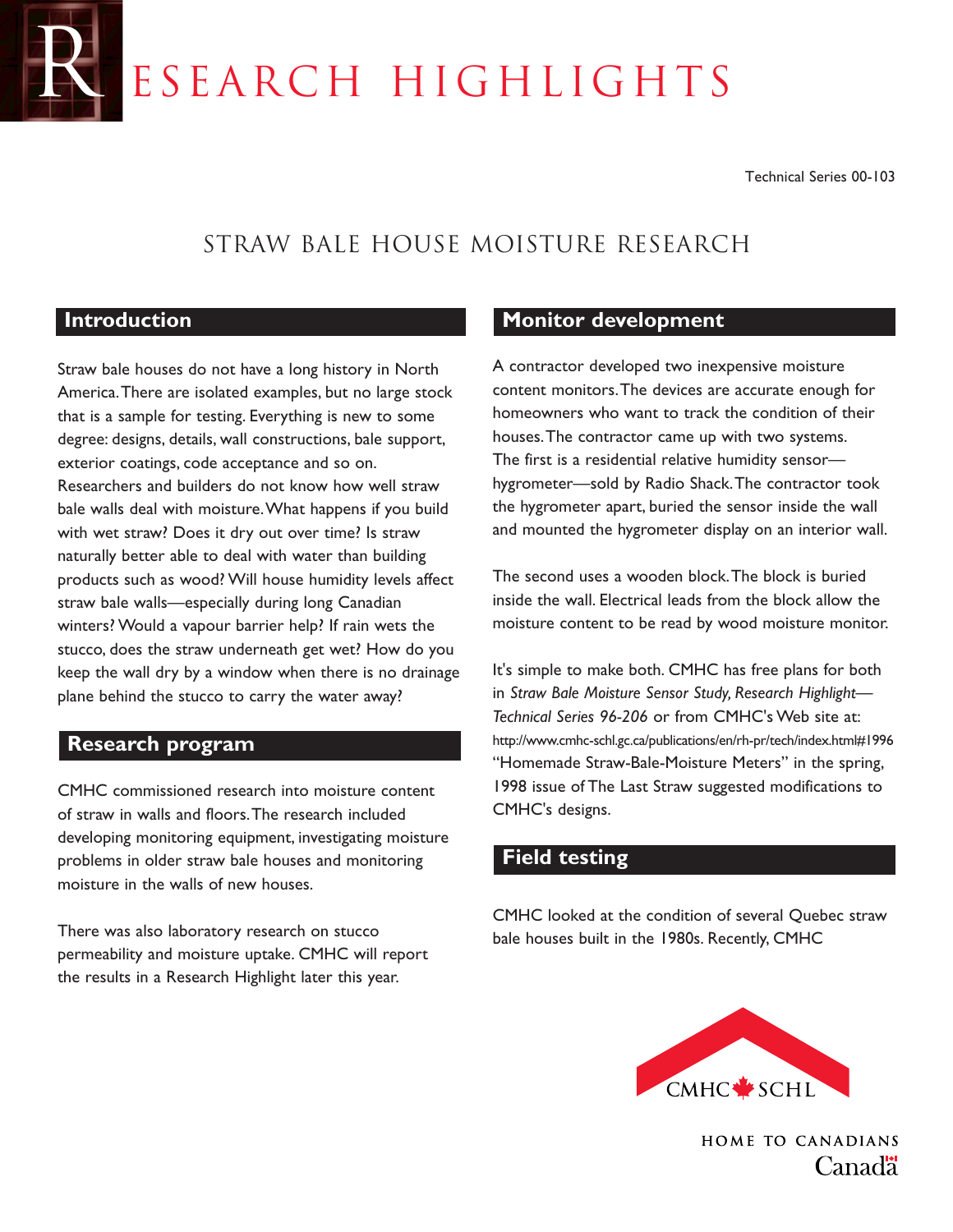completed a study on the condition of straw bales used in floors—a technique sometimes called "waffle-slab"—of four structures. For both projects, researchers drilled through the stucco or concrete finish, took samples of the straw bales and analysed them for moisture.

Using the inexpensive monitors, researchers tested moisture on four groups of recently built houses. The groups field-tested were:

- Four houses in Nova Scotia.
- Four houses in Alberta.
- Exterior walls of nine houses in Alberta.
- Exterior walls of five houses in B.C.

#### **Results**

#### **Monitors**

The field studies show that hygrometers and moisture content monitors have their place—and that both have limitations.

Hygrometers react more quickly than wood-block monitors.The easy-to-read display is continuous. It is perhaps too obtrusive for many homeowners.There are some questions about the ability of the sensors to survive in a damp environment. It is also questionable if this quick response means that homeowners understand their wall performance better.

Wood-block sensors require an instrument to read the moisture content of the wood block.The homeowner can reckon the straw moisture content from the wood block's moisture content.

Since moisture content changes more slowly than relative humidity, wood block sensors may be a more realistic way to warn of danger to the straw.

Correction factors are available for the species of wood used for the block and for temperature.The research showed that most people do not correct the readings. The temperature correction is important. Because people did not use the correction factors, the research results during very cold periods may be out by several per cent.

Both hygrometer and wood block results are only an approximate response. It would be best to use the results as a moisture triage—the straw is definitely dry, definitely wet, or at risk and needing more monitoring or inspection.

#### **Field Testing**

Researchers investigated the Quebec houses in 1997. These houses were built differently than most current straw bale houses.The straw was mortared on all sides, like big bricks.The builder then applied stucco to the "bricks." Louis Gagné pioneered this technique, which is the subject of several CMHC reports.The report about the 1997 research, *Pilot Study of Moisture Control in Stuccoed Straw Bale Walls*, is available from CMHC or on CMHC's Web site:

http://www.cmhc-schl.gc.ca/cmhc.html

The Pilot Study found several areas where the straw was wet and moldy, and concluded that:

". . . troubled zones in the straw all seemed explainable after the fact: moisture sources, paths and entrapments result in the net annual wetting regime approaching or exceeding the net drying regime; straw staying moist enough into the summer warmth is rotting."

The study found no deterioration of the straw resulting from contact with the stucco.

The results of the investigation of straw in floors were discouraging.

Of the 12 samples, two in an occupied house were in the range of 20 to 30 per cent moisture content (MC). All the others exceeded 45 per cent. Some were as wet as 300 per cent moisture content; these samples showed liquid water in the cavities.

Current advice on preventing straw rot recommends keeping it under 20 per cent moisture content. Rot typically begins at 25 to 30 per cent moisture content. The collected core samples showed that in-floor environments are conducive to rot. All the samples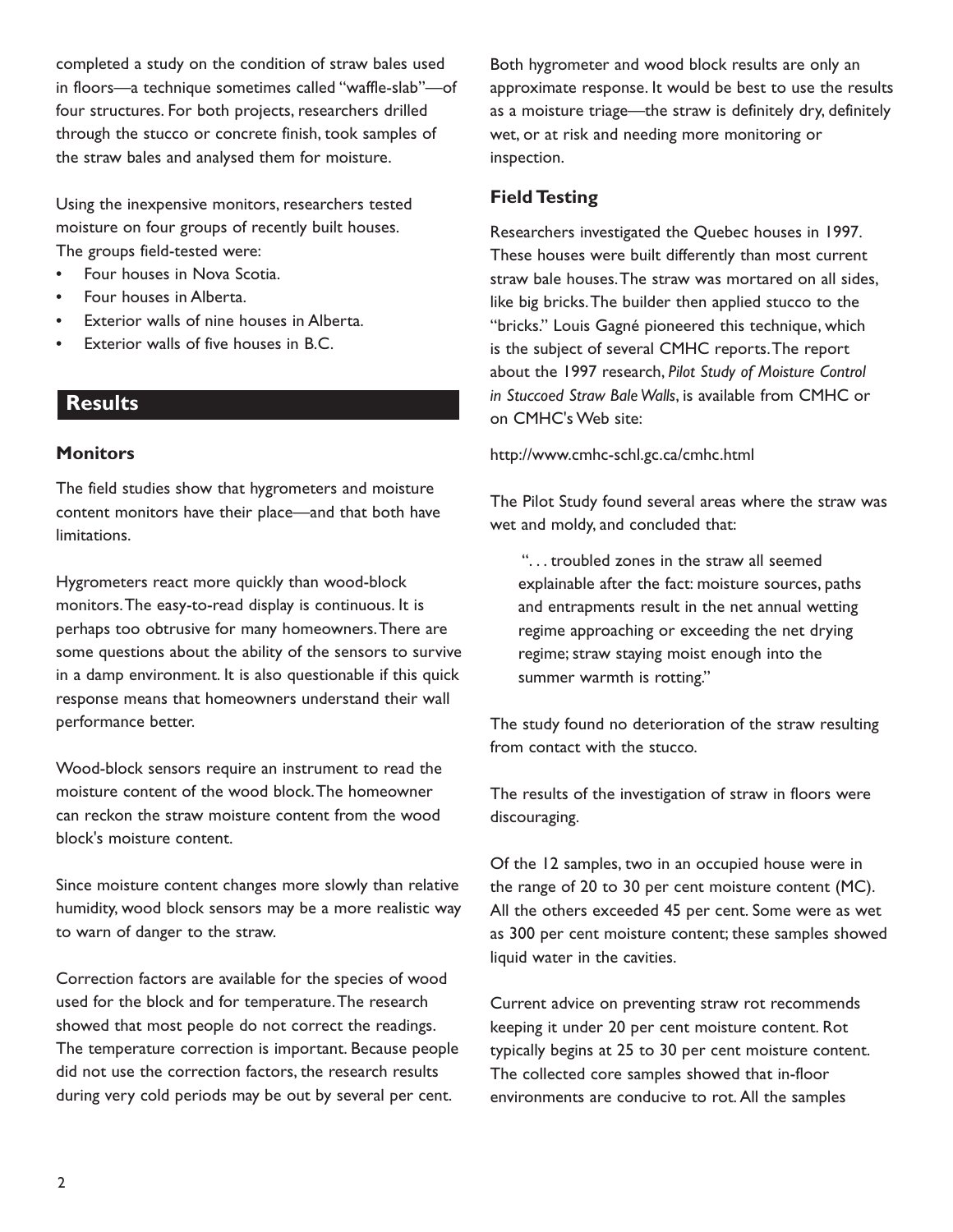showed at least some discolouration at the base of the concrete cavity; the straw was rotting from the bottom up.The longer the straw had been wet, the more developed the rot. Several bales had lost volume and subsided within the concrete cavity. In the worst case, a straw-insulated swimming pool, there was nothing but a pile of black compost in the base of the cavity. The waffle slab floor of a Montreal-area house is still being monitored with wood-block sensors. Straw moisture content varied between 14 and 22 per cent in the first year following construction.

The four-house Alberta project had several wall locations monitored every three months for a year. Researcher Rob Jolly placed hygrometers in the middle of the bales in the four houses.

The test results are expressed as per cent relative humidity in the air in the bale. Most of the July readings were below 75 per cent, except for some values in the range of 75 to 85 per cent in bathroom walls. By October 1997, almost all results were in the 35 to 45 per cent range, with a few excursions into 50 to 60 per cent in traditionally wetter areas such as bathrooms. North walls also retained more moisture through the summer.The readings dropped to a low of 20 to 30 per cent in mid-winter and climbed back to 50 to 65 per cent in the summer of 1998.

Several hygrometers were placed in the straw just behind the exterior stucco.These exterior monitors showed high levels of humidity, up to 95 per cent, even when mid-bale monitors were showing much lower humidities. This suggests that the concept of a quick moisture redistribution in bale walls is probably not valid.The high humidity periods often followed one of Alberta's infrequent rains.The next round of Alberta house research was launched to determine the significance of this exterior straw wetting.

The Nova Scotia results showed similar trends. Researcher Shawna Henderson monitored the Nova Scotia houses using wood blocks and wood moisture meters. All readings, for the middle of bale walls, averaged 10 per cent wood moisture content in May and 12 per cent in July, with a few excursions above 15 per cent.

The September readings were generally lower than those at midsummer, at around 11 per cent.These wood moisture contracts in Nova Scotia are roughly the same as the air relative humidities as measured in Aberta. See the graph below for a conversion.



The highest reading—19 per cent—was at a site with a known history of water leakage. Mid-winter readings dipped to six to eight per cent with a gradual rise to the peak of the previous year occurring through spring and summer. On average, the north and east wall moisture content was slightly higher (one per cent indicated) than the moisture content of the south and west walls.There was no trend showing a wall position (high, mid-or low wall) to be consistently higher.The Nova Scotia report, *Moisture in Straw Bale Housing, Nova Scotia*, is available from CMHC.

The mid-wall tests showed that few houses have high moisture levels inside the bale walls, except where there had been significant leakage.The research also showed that the monitors, while crude, provided useful information on the moisture content of the straw.The next round of tests was designed to see whether bale moisture contents might be higher just under the exterior stucco. It was at this location in the wall that Rob Jolly observed high relative humidities following a short rain storm, a condition that lingered for weeks despite a return to dry weather outside. The nine-house Alberta wall study included eight houses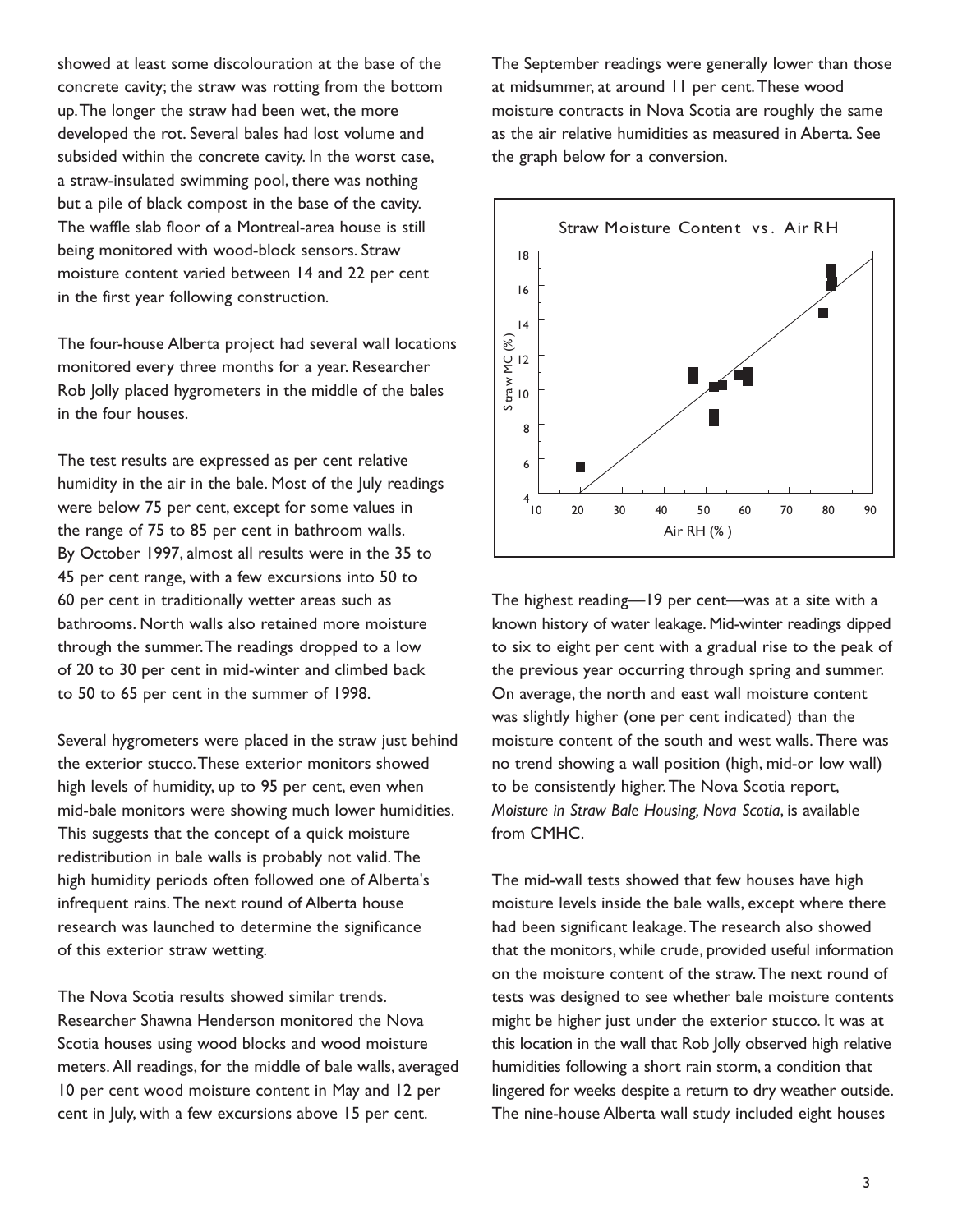in that province and one house on the rainy West Coast. This time Rob used wood block sensors with a wood moisture meter. All monitors were placed close to the exterior stucco.The test results in the relatively dry Alberta climate showed a similar pattern to the two earlier studies, with peaks in June or July. Rob's conclusions are that straw bale walls do not exhibit any unique propensity for moisture retention. It is clear that straw bale walls can function, without incorporating an interior vapour barrier, in northern climates that receive mild to moderate amounts of precipitation.

In comparison to standard frame construction, straw bale walls generally incorporate higher perm (more breathable) interior and exterior protective layers. Within limits, a straw bale wall has the capacity to adsorb and absorb moisture, and diffuse it to either the exterior or interior of a structure. However, this capacity should not be used as an excuse for inappropriate designs and applications.

In specific terms, six of the nine structures in the nine-house Alberta study had moisture readings that could be considered acceptable (less than 14 per cent). Two Alberta structures had sustained readings and observed indicators that would be considered borderline to unacceptable. High moisture readings were accompanied by straw samples that were either decomposing or wet, or both. In both cases, these unacceptable readings and deleterious conditions resulted from two or more design flaws.

The third questionable case was on the West Coast. High and sustained levels of moisture in the north wall resulted only from high atmospheric humidity levels, and not from external wetting.

Design features which produced borderline or unacceptable moisture readings included two or more of:

- Minimal or absent overhangs.
- No capillary break between foundation parging and above-grade stucco.
- Structures subject to extreme interior wetting without drainage.
- Below-grade bales.
- Inadequate back splash protection.
- Northern exposure.

It is evident that the best way to guarantee dry walls is to prevent precipitation from hitting the exterior stucco. However, given the variety of successful wall systems and designs that were monitored in the Alberta survey, it is also apparent that numerous design strategies are both feasible and functional.

It is still unclear how appropriate straw bale construction is for high humidity and high precipitation climates. At the very least, extreme caution should be exercised when straw bale construction is used for walls with northern exposures in these types of climates.The five-house B.C. study, by Researcher Habib John Gonzalez, showed wood moisture contents typically less than 12 per cent.These houses were in the B.C. interior and not the wetter, coastal rain forest. Some higher concentrations were observed, for instance, following parging or in a location with a known leak. A lakefront house had somewhat higher spring readings—up to 14 per cent. Outside relative humidities were higher on this site than in the other four.

There is no consistent trend in the other houses of significant seasonal effects. If temperature corrections were applied to all the data, there might be up to two per cent change to the listed wood moisture contents, not a difference that would move moisture contents to being dangerously wet.

Habib summarizes his study by saying:

"All of the buildings in this study did not use any form of barrier between the stucco and the straw bale walls. At most, first course wraps were used in some cases. Since 1995 I've been involved with over 30 straw bale construction projects in B.C., Alberta, the Yukon Territory,Washington and Idaho. Not one of the owner/builders or design professionals involved used any form of air or vapour barrier in their projects. In the field, this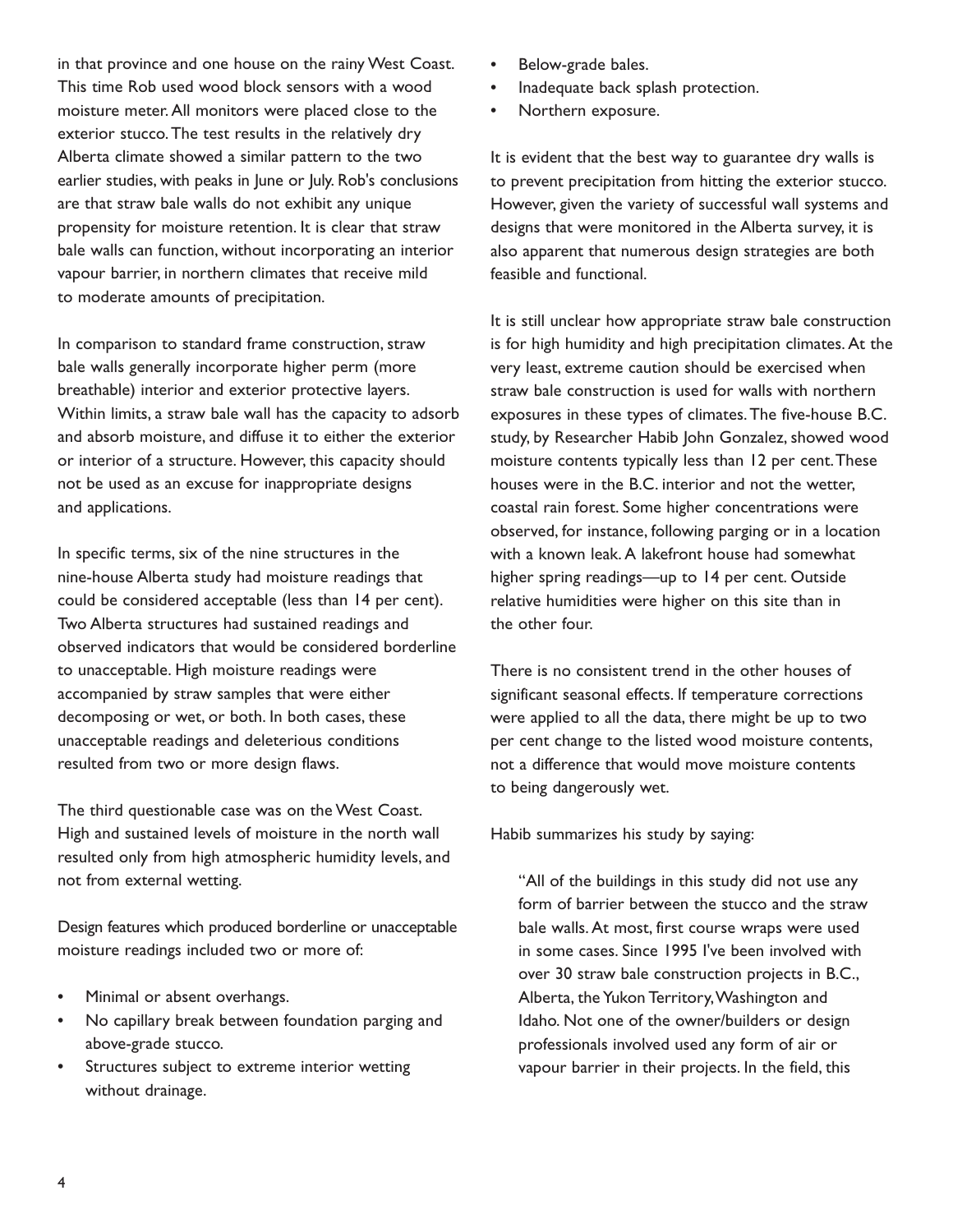trend continues with the replacement of the first course wraps with stucco sealers to protect the bottom course bales from the splash back moisture. Sealers are fast and simple to apply and they let the stucco penetrate deep into the bales rather than sit on a composite of stucco wire and building paper sewn through the bales with baling twine.There is a clear consensus against the use of air and vapour barriers in baled fibre buildings."

### **Implications for straw bale builders**

Straw bale construction is still rapidly evolving, with changing details and materials. It is wise to monitor the condition of straw bale walls.The monitors developed are working adequately for this purpose and descriptions of the monitors are readily available through various sources.

Generally, the straw bale walls in the houses tested were usually dry enough to avoid rot, either at mid-bale location or even under the exterior stucco. However, if the wall sees an abundance of moisture through plumbing leaks, surface water or a lack of rain protection, some straw will begin to rot.

There is insufficient data, so far, on whether exterior treatments such as housewraps or surface sealers ensure low straw moisture content in walls. Opinions are readily available; there are not enough monitored houses to make conclusions. Straw in the bale walls in wet coastal climates will experience higher moisture contents. It is not yet clear whether this will lead to a significant wall failure rate.

To order publications mentioned in this Research Highlight; to find out about other Research Highlights and other CMHC publications, contact:

> Your local CMHC office or Canada Mortgage and Housing Corporation 700 Montreal Road Ottawa ON K1A 0P7

Phone: 1 800 668-2642 Fax: 1 800 245-9274

or

Visit our home page at <www.cmhc-schl.gc.ca>

© 2000 Canada Mortgage and Housing Corporation Printed in Canada Produced by CMHC